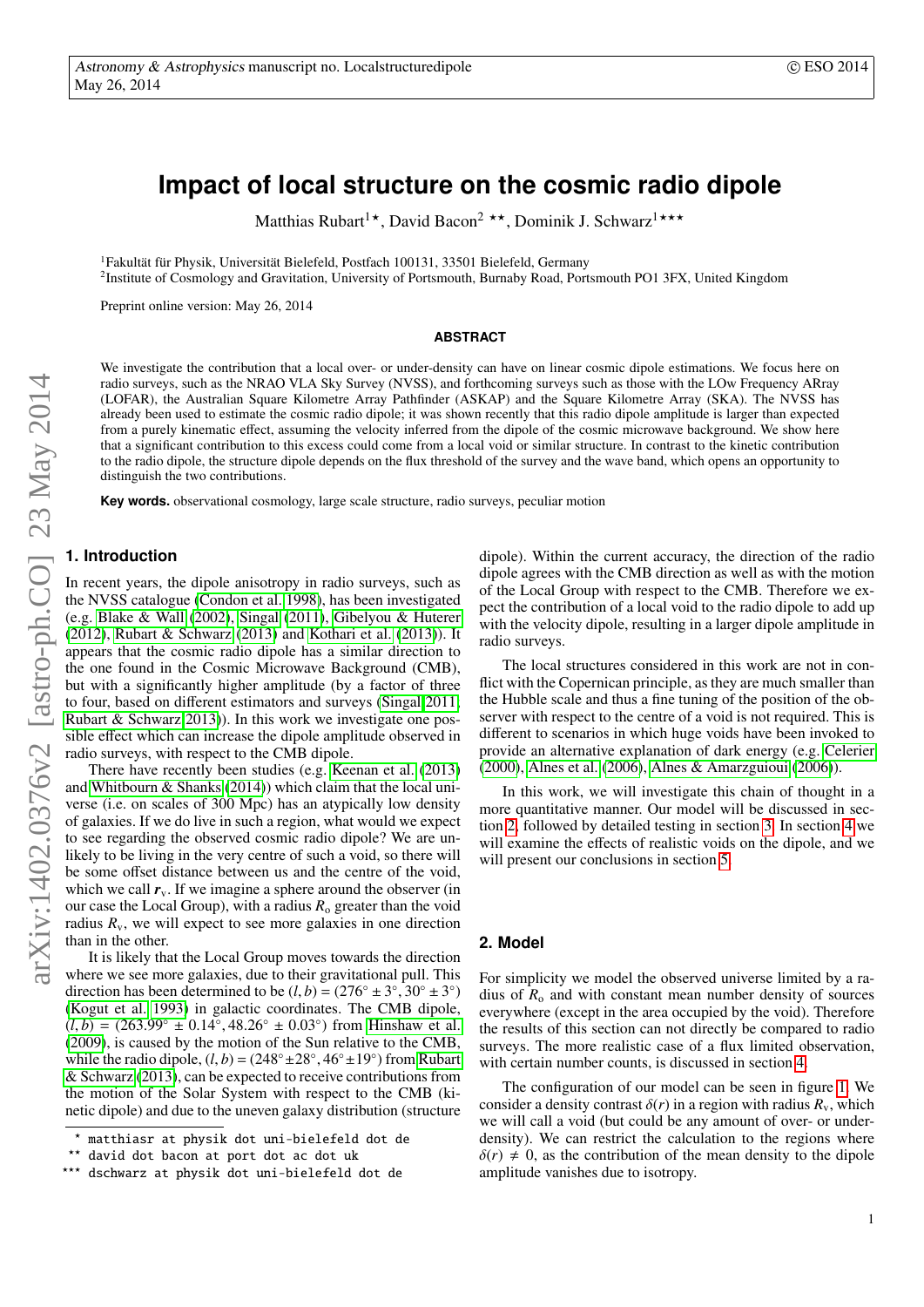

<span id="page-1-0"></span>Fig. 1. Configuration of our model of the observed volumelimited universe (radius  $R_0$ ) with a void of size  $R_v$  at distance  $r_v$  from the observer.

For the dipole measurement we use the linear estimator introduced by [Crawford](#page-7-13) [\(2009\)](#page-7-13),

<span id="page-1-1"></span>
$$
\boldsymbol{d} = \frac{1}{N} \sum_{i=1}^{N} \hat{\boldsymbol{r}}_i, \tag{1}
$$

where  $\hat{r}_i$  is the normalized direction of source *i* on the sky as seen by an observer in the centre of the observed universe. The fact that this estimator is linear is a big advantage here, since we can sum up the contributions of the background, of voids and of over-densities in an additive way. With a quadratic estimator this would not work out so trivially.

In order to simplify the integration, we pick a coordinate system centered on the void. The expectation of the observed dipole from the void, measured with the estimator [\(1\)](#page-1-1), will be

$$
\langle \mathbf{d} \rangle = \bar{\alpha} \int_0^{2\pi} d\varphi \int_{-1}^1 d\cos\vartheta \int_0^{R_v} dr \,\delta(r) r^2 \frac{\mathbf{r} - \mathbf{r}_v}{|\mathbf{r} - \mathbf{r}_v|} \,. \tag{2}
$$

Here we have a normalization factor  $\bar{\alpha}$ .

As a first case, we assume a constant density contrast  $\delta$  in the void, and an offset  $r_v$  of the void in direction  $\hat{z}$ ,

$$
\langle d_z \rangle = \bar{\alpha} \, \delta \int_0^{2\pi} d\varphi \int_{-1}^1 d\cos\vartheta \int_0^{R_v} dr \, r^2 \frac{r \cos\vartheta - r_v}{\sqrt{r^2 - 2\cos\vartheta r v_v + r_v^2}}. \tag{3}
$$

This leads to

<span id="page-1-2"></span>
$$
\langle d \rangle = \frac{4\pi}{3} \bar{\alpha} \, \hat{\mathbf{r}}_{\text{v}} \, \delta \, R_{\text{v}}^3 [\Theta (R_{\text{v}} - r_{\text{v}}) (\frac{r_{\text{v}}}{R_{\text{v}}} - \frac{1}{5} \frac{r_{\text{v}}^3}{R_{\text{v}}^3}) + \Theta (r_{\text{v}} - R_{\text{v}}) (1 - \frac{1}{5} \frac{R_{\text{v}}^2}{r_{\text{v}}^2}) ] \,, \tag{4}
$$

where  $\Theta$  is the Heaviside function. This formula provides the dipole contribution of a top hat over- or underdensity for an observer inside or outside the void.

Our aim is to investigate void regions with arbitrary density contrast profiles  $\delta(r)$ . In order to do so, we can heuristically linearly add up a large number *N* of these voids to get to a smooth distribution  $\delta(r)$ .

The normalization factor  $\bar{\alpha}$  in [\(4\)](#page-1-2) can be found by the requirement that the integration over a sphere (with radius  $R_0$  bigger than the void size  $R_v$ ) should equal unity,

$$
1 = \bar{\alpha} 4\pi \left( \int_{R_v}^{R_o} dr \, r^2 + \int_0^{R_v} dr \, r^2 (1 + \delta(r)) \right),\tag{5}
$$

leading to

<span id="page-1-4"></span>
$$
\bar{\alpha} = \frac{3}{4\pi} \frac{1}{R_0^3 + 3\int_0^{R_v} dr \, r^2 \delta(r)} \,. \tag{6}
$$

We can see that the prefactor  $\frac{3}{4\pi}$  cancels in [\(4\)](#page-1-2). For convenience we can see that the prefactor  $4\pi$  canceles in (4). The introduce  $\alpha = \frac{4\pi}{3}\bar{\alpha}$  for all following formulae.

Let us consider the limit of a distant void  $r_v \gg R_v$ . Then we obtain

$$
\lim_{r_v \gg R_v} \langle d_z \rangle = \delta \frac{R_v^3}{R_o^3} \ . \tag{7}
$$

So the dipole amplitude due to a void depends on the density contrast of the void and on the fraction of volume it occupies in the observed universe.

For a realistic case of a flux limited observation of the universe, we need to generalise this formula to

$$
\lim_{r_v \gg R_v} \langle d_z \rangle \approx \delta \frac{\tilde{N}_v}{N_0} \ . \tag{8}
$$

Here  $N_0$  is the number of sources in the observed universe and  $\tilde{N}_v$  is the number of sources we expect to see in the area occupied by the void, if it had the same mean number density as the rest of the universe. This number does depend on the flux limit, on the functional shape of the number counts and on the distance and size of the void.

#### <span id="page-1-3"></span>2.1. Observers outside the void

Now we want to derive the expectation value of the dipole amplitude from voids with a density contrast  $\delta(r)$ , which is not constant. To do so, we will add up *N* concentric voids, resulting in a structure of *N* concentric shells, each with constant density contrast  $\delta_i$ ,  $i = 1, ..., N$ . The shells are ordered by their radius, starting at the shell with the biggest radius (shell number 1) starting at the shell with the biggest radius (shell number 1).

We only look at the absolute value of  $\langle d \rangle$ , since for symmetry reasons, the direction of this expectation value will always be  $\hat{r}_v$ . First we look at N voids as observed from outside the voids, thus  $r_v > R_v$ . The second term in [\(4\)](#page-1-2) will give *N* terms, which can be written as

$$
|d_z| = \alpha \left[ \delta_1 R_1^3 (1 - \frac{1}{5} \frac{R_1^2}{r_v^2}) + (\delta_2 - \delta_1) R_2^3 (1 - \frac{1}{5} \frac{R_2^2}{r_v^2}) + \dots + (\delta_N - \delta_{N-1}) R_N^3 (1 - \frac{1}{5} \frac{R_N^3}{r_v^2}) \right].
$$
 (9)

From this we obtain

$$
|d_z| = \alpha \delta_N R_N^3 (1 - \frac{1}{5} \frac{R_N^2}{r_v^2}) +
$$
  
\n
$$
\alpha \sum_{i=1}^{N-1} \delta_i (R_i^3 - \frac{1}{5} \frac{R_i^5}{r_v^2} - R_{i+1}^3 + \frac{1}{5} \frac{R_{i+1}^5}{r_v^2}).
$$
\n(10)

Now we take the difference in size between consecutive shells to be infinitesimally small, meaning  $R_{i+1} = R_i - \epsilon$ . Without loss of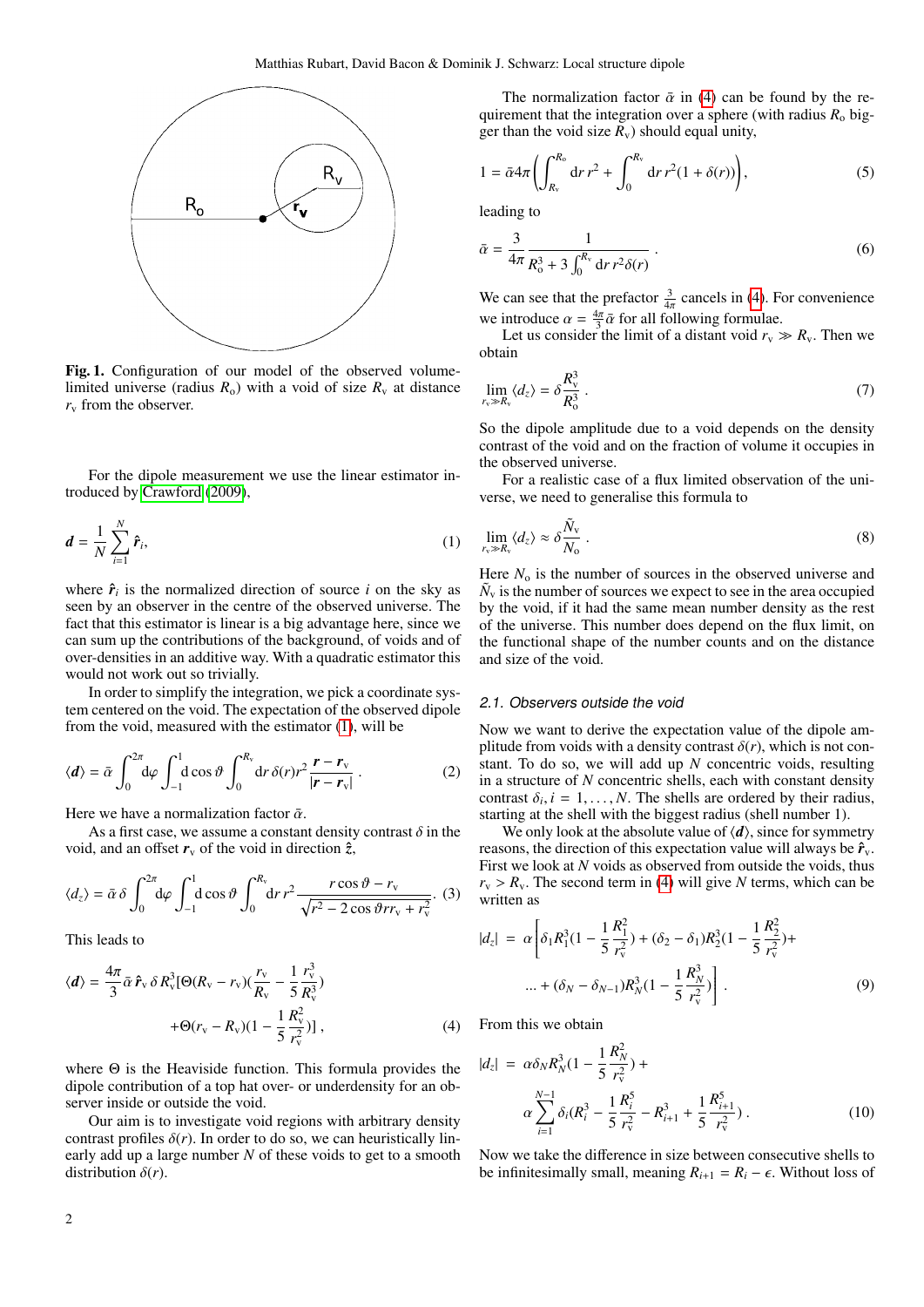generality, we can put  $R_1 = r_v$  and therefore place the observer on the edge of the biggest void shell (if  $r_v > R_v$  then  $\delta(r)|_{r>R_v} =$ 0). The innermost void shell will have a vanishing radius and so  $R_N = 0$ . This leads to

$$
|d_z| = \alpha \sum_{i=1}^{N-1} \delta_i (3R_i^2 \epsilon - \frac{R_i^4 \epsilon}{r_v^2}), \qquad (11)
$$

which can be written in the form of an integral

<span id="page-2-2"></span>
$$
|d_z| = \alpha \int_0^{r_v} dr \, r^2 \delta(r) \left(3 - \frac{r^2}{r_v^2}\right). \tag{12}
$$

This is the equation we have been seeking for the dipole observed by an observer outside the void.

# <span id="page-2-1"></span>2.2. Observers inside the void

Now we examine the case of *N* void shells, each of constant density, with  $r_v \leq R_v$ ; the observer is inside the void. We have

$$
|d_z| = \alpha \left[ \delta_1 (R_1^2 r_v - \frac{1}{5} r_v^3) + (\delta_2 - \delta_1)(R_2^2 r_v - \frac{1}{5} r_v^3) + \dots + (\delta_N - \delta_{N-1})(R_N^2 r_v - \frac{1}{5} r_v^3) \right].
$$
 (13)

This can be rewritten as

$$
|d_z| = \alpha \delta_N (R_N^2 r_{\rm v} - \frac{1}{5} r_{\rm v}^3) + \alpha \sum_{i=1}^{N-1} \delta_i (R_i^2 r_{\rm v} - R_{i+1}^2 r_{\rm v}) \,. \tag{14}
$$

Again we make the difference in size between consecutive void shells infinitesimally small, meaning  $R_{i+1} = R_i - \epsilon$ . The shell with the smallest radius that still includes the observer ( $r_v \le R_v$ ), will have  $R_{vN} = r_v$  and  $\delta_N = \delta(r_v)$ . The void shell with the biggest radius will have  $R_1 = R_v$ . This leads to

$$
|d_z| = \frac{4}{5}\alpha\delta(r_v)r_v^3 - 2\alpha r_v \sum_{i=1}^{N-1} \delta_i R_{vi}\epsilon,
$$
\n(15)

which can be written as an integral

<span id="page-2-3"></span>
$$
|d_z| = \frac{4}{5} \alpha r_v^3 \delta(r_v) + 2\alpha r_v \int_{r_v}^{R_v} dr \, r\delta(r). \tag{16}
$$

This is the form we have been seeking for the dipole observed when the observer is inside a void.

#### 2.3. Structure dipole amplitude

When combining the results for an observer inside a void (section [2.2\)](#page-2-1) and those for an observer outside the void (section [2.1\)](#page-1-3), we need to be careful. The void shell at the position of the observer  $r_v$  and density contrast  $\delta(r_v)$  has been counted in both cases. The formula for an observer outside the void [\(12\)](#page-2-2) gives  $\frac{4}{5}\alpha\delta(r_v)r_v^3$ , which is the same result we find for the observer in-<br>side the void (16) with  $\delta(r)|_{r,h} = \delta(r_v)$ . Therefore we need to side the void [\(16\)](#page-2-3) with  $\delta(r)|_{r \le R_v} = \delta(r_v)$ . Therefore we need to subtract this term once when combining both cases. We obtain

<span id="page-2-5"></span>
$$
\langle d \rangle = \alpha \hat{r}_{v} \int_{0}^{\min(r_{v}, R_{v})} dr r^{2} \delta(r) (3 - \frac{r^{2}}{r_{v}^{2}}) + \alpha \hat{r}_{v} \Theta(R_{v} - r_{v}) 2r_{v} \int_{r_{v}}^{R_{v}} dr r \delta(r). \qquad (17)
$$

The upper boundary of the first integral is now the minimum of  $r_v$  and  $R_v$ , since in general it is not guaranteed that  $r_v < R_v$ .

#### <span id="page-2-0"></span>**3. Testing**

We test our mathematical model with the help of computer simulations. The focus of the first subsection below is to verify the dependence of a dipole contribution on the three void parameters  $R_v$ ,  $r_v$  and  $\delta$ . Next we allow for a varying density contrast  $\delta$  with respect to *r*. Up to this point, we assume a volume limited observation. The flux limited case, including realistic number counts, is discussed in section [4,](#page-4-0) where we incorporate a radio sky simulation from [Wilman et al.](#page-7-14) [\(2008\)](#page-7-14).

#### <span id="page-2-6"></span>3.1. Structures of constant density contrast

Let us first look at constant density contrasts  $\delta(r) = \delta$  inside the void area. In order to test our calculations, we construct a simple simulation. We draw a random point (with the random number generator Mersenne Twister) inside a three dimensional sphere of radius  $R_0$ , which we set to  $R_0 = 1$  (which fixes the physical scale). The points inside this sphere are uniformly distributed.

The next step depends on whether we have an underdensity  $(\delta < 0)$  or an overdensity  $(\delta > 0)$  of radius  $R_v$ . In the first case, we keep all points which are outside the void (this represents the average density of objects, i.e.  $\delta = 0$ ). For each point inside the void, we draw a random number between 0 and 1. If this number is bigger than  $\delta + 1$  we drop this point and turn to the next one. If, on the other hand, it is smaller than  $\delta + 1$ , we keep it and proceed to a new point (this algorithm is simply a Monte Carlo sampling between  $\delta = -1$  and  $\delta = 0$ ).

For the case  $\delta > 0$ , we keep all drawn points inside the overdensity, and draw random numbers  $(0 \rightarrow 1)$  for points outside the overdensity. Now we drop the point only if the random number is larger than  $1/(1 + \delta)$ . So we create a map with the desired densities inside and outside the over-/underdense region.

In this way we will draw *N* points in total, which will be used to measure *d* via [\(1\)](#page-1-1). Due to the fact that we can only use finite values of *N*, our simulation will always have a certain amount of shot noise, whereas our calculations in Section 2 neglected noise. In [Rubart & Schwarz](#page-7-4) [\(2013\)](#page-7-4) the influence of this shot noise on the expectation value of a linear estimator is discussed. We compare the average outcome of several simulations with

<span id="page-2-4"></span>
$$
\tilde{d} := \sqrt{\langle d \rangle^2 + (0.92/\sqrt{N})^2},\tag{18}
$$

where the second term inside the square root comes from the shot noise contribution. For  $\langle d \rangle$  we can use the results discussed in section 2, depending on the case we are simulating.

In table [\(1\)](#page-3-0) we see a comparison between our analytic expectation and the simulated results, for cases where the observer is inside the void. In order to quantify the performance of the theory we estimate the error by  $2|(\tilde{d}-d_s)/(\tilde{d}+d_s)|$ . We see in table [\(1\)](#page-3-0) that this error drops as the dipole values increase. This is due to the fact that in those cases the uncertainties due to shot noise are less important. For the case of  $r_v = 0.1$ ,  $R_v = 0.2$  and  $\delta = -0.5$ we see an unusually high error. We repeated this configuration with 20 extra simulations and found an averaged value of  $d_s = 0.215 \times 10^{-2}$ , which is very close to  $d$ ; so we are confident that this relatively large disagreement arose by chance. In dent that this relatively large disagreement arose by chance. In all other cases we see a good agreement between the calculated values and the simulated ones. If the dipole is large, the agreement becomes remarkably good. These results confirm the calculated expectation values of the dipole for voids with  $r_v \leq R_v$ and constant density contrast  $\delta$ .

In table [\(2\)](#page-3-1) we present the comparison for cases with  $r_v \geq$ *R*v. Again we can see that the difference between calculation and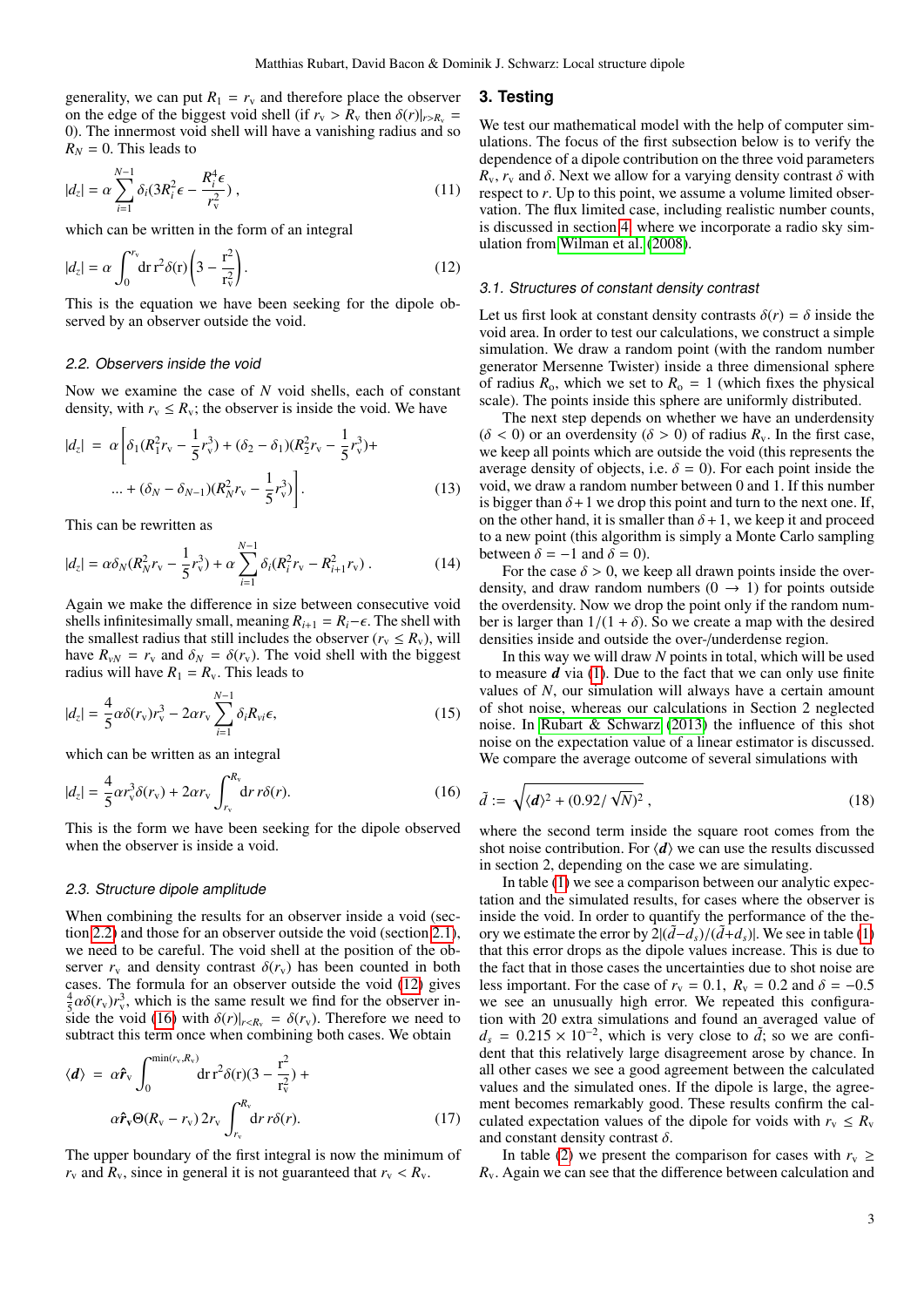| $r_{\rm v}$      | $R_{\rm v}$ | $\delta$ | ã           | $d_{s}$           | error |
|------------------|-------------|----------|-------------|-------------------|-------|
|                  |             |          | $(10^{-2})$ | $(10^{-2})$       | %     |
| 0.1              | 0.1         | $-1$     | 0.12        | 0.13              | 8,7   |
| 0.1              | 0.2         | $-1$     | 0.39        | 0.41              | 2,8   |
| 0.2              | 0.3         | $-1$     | 1.69        | 1.71              | 1,3   |
| 0.2              | 0.4         | $-1$     | 3.25        | 3.28              | 0.9   |
| 0.4              | 0.4         | $-1$     | 5.47        | 5.47              | 0.0   |
| 0.1              | 0.1         | $-0.5$   | 0.10        | 0.11              | 10,1  |
| 0.1              | 0.2         | $-0.5$   | 0.21        | $0.\overline{17}$ | 20,2  |
| 0.2              | 0.3         | $-0.5$   | 0.84        | 0.84              | 0,2   |
| 0.2              | 0.4         | $-0.5$   | 1.57        | 1.54              | 2,1   |
| $0.\overline{4}$ | 0.4         | $-0.5$   | 2.65        | 2.68              | 1,3   |
| 0.1              | 0.1         | 1        | 0.12        | 0.13              | 5,7   |
| 0.1              | 0.2         | 2        | 0.75        | 0.76              | 1,4   |
| 0.2              | 0.3         | 4        | 5.92        | 5.89              | 0.5   |
| 0.2              | 0.4         | 5        | 11.52       | 11.50             | 0,1   |
| 0.4              | 0.4         | 7        | 24.75       | 24.70             | 0,2   |

<span id="page-3-0"></span>Table 1. Comparison of analytic model and simulation for an observer inside a local spherical structure ( $r_v < R_v$ ) with constant density contrast  $\delta$ . The analytically calculated dipole is denoted by  $\tilde{d}$ . Each simulated dipole amplitude  $d_s$  is an average of 10 simulations with  $N = 10^6$  sources each; the error is defined as  $2|(\tilde{d} - d_s)/(\tilde{d} + d_s)|$ .

| $r_{\rm v}$ | $R_{v}$ | δ      | ã           | $d_{s}$     | error |
|-------------|---------|--------|-------------|-------------|-------|
|             |         |        | $(10^{-2})$ | $(10^{-2})$ | $\%$  |
| 0.1         | 0.1     | $-1$   | 0.12        | 0.10        | 18.7  |
| 0.2         | 0.1     | $-1$   | 0.13        | 0.13        | 3.3   |
| 0.3         | 0.2     | $-1$   | 0.74        | 0.73        | 1.7   |
| 0.4         | 0.2     | $-1$   | 0.77        | 0.77        | 0.9   |
| 0.4         | 0.4     | $-1$   | 5.47        | 5.46        | 0.2   |
| 0.1         | 0.1     | $-0.5$ | 0.10        | 0.11        | 7.4   |
| 0.2         | 0.1     | $-0.5$ | 0.10        | 0.09        | 12.9  |
| 0.3         | 0.2     | $-0.5$ | 0.38        | 0.40        | 5.8   |
| 0.4         | 0.2     | $-0.5$ | 0.39        | 0.36        | 8.4   |
| 0.4         | 0.4     | $-0.5$ | 2.65        | 2.65        | 0.1   |
| 0.1         | 0.1     | 1      | 0.12        | 0.12        | 3.2   |
| 0.2         | 0.1     | 2      | 0.21        | 0.21        | 2.3   |
| 0.3         | 0.2     | 4      | 2.83        | 2.81        | 0.6   |
| 0.4         | 0.2     | 5      | 3.66        | 3.66        | 0.1   |
| 0.4         | 0.4     | 7      | 24.75       | 24.70       | 0.2   |

<span id="page-3-1"></span>Table 2. As table [1,](#page-3-0) but for observers sitting outside the spherical structure.

simulation is quite small, and decreases as the dipole amplitude increases.

The simulated dipole amplitude can be plotted as a function of either  $r_v$ ,  $R_v$  or  $\delta$ . We present examples of simulations in figures [2,](#page-3-2) [3](#page-3-3) and [4,](#page-4-1) where we have fitted functions of the form [\(4\)](#page-1-2) making use of the normalization factor [\(6\)](#page-1-4) and including a shot noise contribution [\(18\)](#page-2-4).

In all cases the fitted curve follows the simulated dipole amplitudes very well. The first case shows the dipole amplitude as a function of the density contrast  $\delta$ ; we see that the dependence on  $\delta$  is approximately linear. Here we used a void of size  $R<sub>v</sub> = 0.4$  and an offset distance of  $r<sub>v</sub> = 0.2$ ; we expect from our theoretical model fit parameters of  $\langle a \rangle = 0.0305$ ,  $\langle b \rangle = 0.064$ and  $\langle c \rangle = 0.92 \times 10^{-3}$ . The values of our fit of  $f(\delta)$  give us the parameters  $a = 0.0303 + 0.0002$   $h = 0.066 + 0.005$  and the parameters  $a = 0.0303 \pm 0.0002$ ,  $b = 0.066 \pm 0.005$  and  $c = (0.92 \pm 0.05) \times 10^{-3}$ , which are in excellent agreement.<br>For figure 3 we used 10<sup>6</sup> sources a density contrast of  $\delta$ .

For figure [3](#page-3-3) we used 10<sup>6</sup> sources, a density contrast of  $\delta = -1$ <br>a void radius of  $R_0 = 0.3$ ; we expect  $\langle a \rangle = 0.0925$   $\langle b \rangle =$ and a void radius of  $R_v = 0.3$ ; we expect  $\langle a \rangle = 0.0925$ ,  $\langle b \rangle =$ 



<span id="page-3-2"></span>Fig. 2. Simulated dipole amplitudes. The graph is for a void with  $R_v = 0.4$  and  $r_v = 0.2$  for different values of  $\delta$ , while the curve is the best fit. Each data point is the mean value of the dipole amplitude from 100 simulations with  $10<sup>6</sup>$  sources each. The error bars represent the empirical variance of these simulations. For the fit a function  $f(\delta) = \sqrt{2}$ δ  $rac{a}{1+b\delta}$  $\int_0^2 + c^2$  was used.



<span id="page-3-3"></span>Fig. 3. Simulated dipole amplitudes. The graph is for a void with  $R_v = 0.3$  and  $\delta = -1$  for different values of  $r_v$ . Each data point is the mean value of the dipole amplitude from 100 simulations with  $10^6$  sources each, while the curve is the best fit. The error bars represent the empirical variance of these simulations. For the fit, a function  $g(r_v) = \sqrt{(a r_v - b r_v^3)^2 + c^2}$  was used.

0.206 and  $\langle c \rangle = 0.92 \times 10^{-3}$ . The values of our fit of  $g(r_v)$  give us the parameters  $a = 0.0924 + 0.0002$ .  $h = 0.205 + 0.003$  and us the parameters  $a = 0.0924 \pm 0.0002$ ,  $b = 0.205 \pm 0.003$  and  $c = (0.92 \pm 0.04) \times 10^{-3}$ . Again, this is in very good agreement with our prediction. We can observe that the dipole increases with our prediction. We can observe that the dipole increases strongly with the offset distance  $r_v$ . On the edge of the void, the increase becomes more modest.

The graph in figure [4](#page-4-1) shows the behaviour of the dipole amplitude as a function of the void size  $R_v$ . Here we used a density contrast of  $\delta = -0.25$  and an offset distance of  $r_v = 0.2$ ; we expect  $\langle a \rangle = 0.2$ ,  $\langle b \rangle = 0.25$  and  $\langle c \rangle = 0.92 \times 10^{-3}$ . The values of our fit of  $h(R_0)$  give us the parameters  $a = 0.205 + 0.006$ of our fit of  $h(R_v)$  give us the parameters  $a = 0.205 \pm 0.006$ ,  $b = 0.244 \pm 0.006$  and  $c = (0.91 \pm 0.07) \times 10^{-3}$ . We see that the parameters are in very good agreement with our prediction parameters are in very good agreement with our prediction.

We conclude from this section that formula [\(4\)](#page-1-2) combined with [\(18\)](#page-2-4) is in very good agreement with our simulations.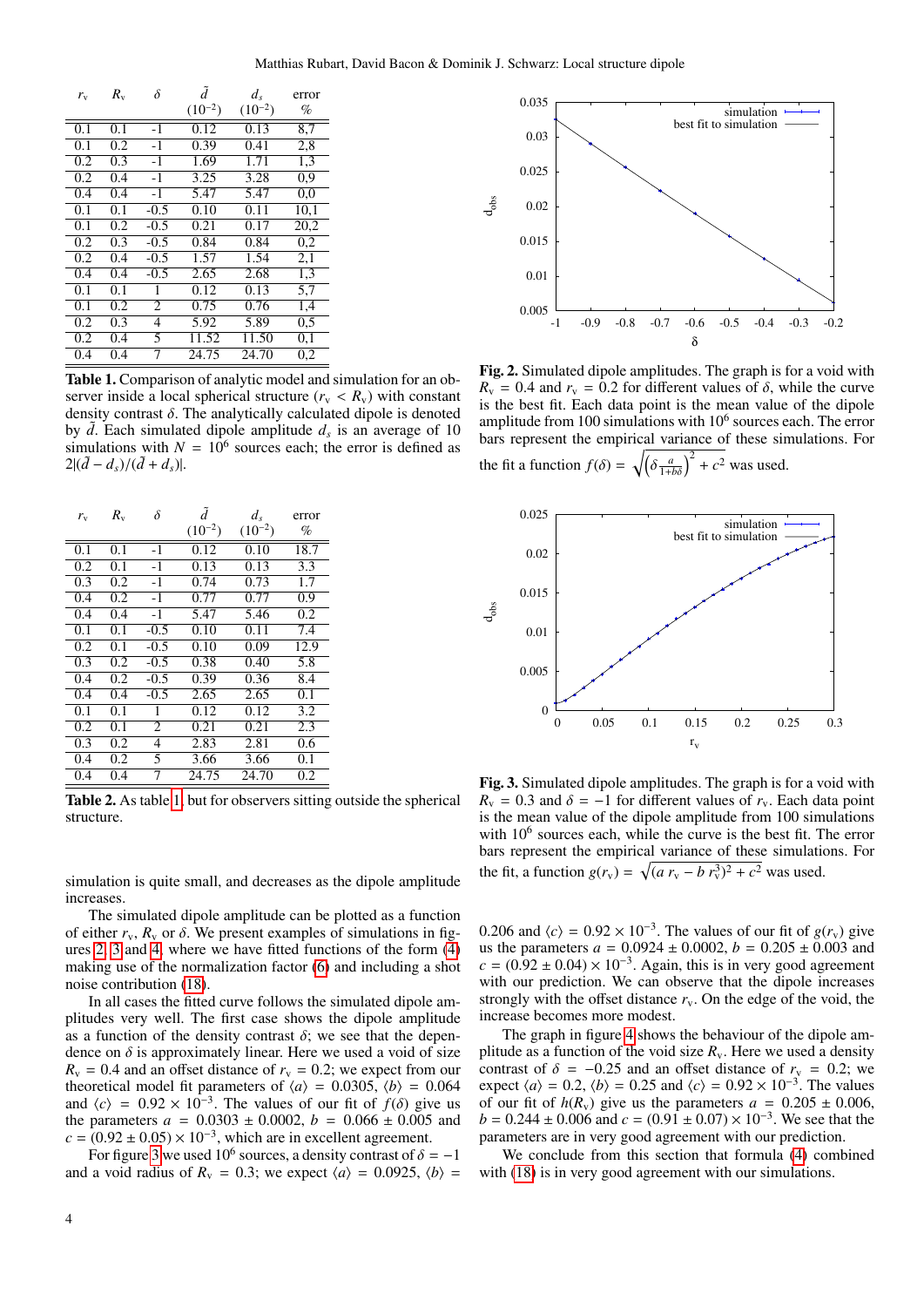

<span id="page-4-1"></span>Fig. 4. Simulated dipole amplitudes. The graph is for a void with  $r_v$  = 0.2 and  $\delta$  = −0.25 for different values of  $R_v$ . Each data point is the mean value of the dipole amplitude from 100 simulations with  $10^6$  sources each, while the curve is the best fit. The error bars represent the empirical variance of these simulations. For

| the fit, a function $h(R_v) = \sqrt{\left(b\frac{a R_v^2 - 0.2a^3}{1 + b R_v^3}\right)^2 + c^2}$ was used. |  |  |
|------------------------------------------------------------------------------------------------------------|--|--|
|------------------------------------------------------------------------------------------------------------|--|--|

| $r_{\rm v}$ | $R_{\rm v}$ | p                           | $(10^{-2})$ | $d_{s}$<br>$(10^{-2})$ | error<br>$\%$ |
|-------------|-------------|-----------------------------|-------------|------------------------|---------------|
| 0.2         | 0.4         |                             | 0.96        | 0.96                   | 0.2           |
| 0.3         | 0.5         |                             | 2.16        | 2.18                   | 0.7           |
| 0.2         | 0.4         | $\mathcal{D}_{\mathcal{A}}$ | 1.49        | 1.51                   | 1.4           |
| 0.3         | ი ร         | 2                           | 3.42        | 3.44                   | 0.4           |
| 0.2         | 0.4         | κ                           | 1.82        | 1.83                   | 0.2           |
| 0.3         | ი ร         |                             | 4.24        | 4.25                   | 0.2           |

<span id="page-4-2"></span>**Table 3.** Comparison for cases with offset distance  $r_v$  smaller than void radius  $R_v$ . The density contrast is of the form  $\delta(r)$  = *r p*  $\frac{r^p}{R_v^p} - 1$  and the calculated dipole is  $\tilde{d}$ . Each simulated dipole amplitude  $d_s$  is an average of 10 simulations with  $N = 10^6$  sources each; the error is defined as  $2|\frac{d-d_s}{dt}$  $\frac{d-d_s}{\tilde{d}+d_s}$ .

#### 3.2. Arbitrary void profile

Now we would like to test whether formula [\(17\)](#page-2-5) is also verified by our simulations. We consider density contrasts of the form  $\delta(r) = \frac{r^p}{R_v^p}$  $R_{\rm g}^{p}$  – 1 for *r* inside the void and  $\delta(r) = 0$  outside. In all such  $\frac{R_{\rm g}}{r}$  density contract has the houndary values  $\delta(0) = 1$ cases the density contrast has the boundary values  $\delta(0) = -1$ and  $\delta(R_v) = 0$ . In such cases the integrals in [\(17\)](#page-2-5) can be solved analytically. Results will be put into  $(18)$  in order to get  $\tilde{d}$ .

The simulation is similar to the one described in section [3.1.](#page-2-6) We choose a random number for points inside the void. This time a point (with distance *r* from the void centre) is discarded if the random number is greater than  $r^p/R_v^p$ .

In table [\(3\)](#page-4-2) we see the comparison of our calculated dipole expectation with the simulation results for cases  $r_v < R_v$ , and in table [\(4\)](#page-4-3) for cases with  $R_v > r_v$ . Again we can observe the tendency to find improved agreement with the analytic model when the dipole amplitude is larger. In fact even for small dipole values we see a good agreement between the simulation and our calculation. Therefore we are satisfied that equation [\(17\)](#page-2-5) is confirmed by our simulations.

| $r_{\rm v}$ | $R_{v}$ | p                           | Ã<br>$(10^{-2})$ | $d_{s}$<br>$(10^{-2})$ | error<br>$\%$ |
|-------------|---------|-----------------------------|------------------|------------------------|---------------|
| 0.4         | 0.2     |                             | 0.21             | 0.21                   | 1.9           |
| 0.5         | 0.3     |                             | 0.65             | 0.69                   | 4.7           |
| 0.4         | 0.2     | $\mathcal{D}_{\mathcal{A}}$ | 0.32             | 0.31                   | 2.8           |
| 0.5         | 0.3     | 2                           | 1.04             | 1.05                   | 1.0           |
| 0.4         | 0.2     | 3                           | 0.40             | 0.42                   | 5.1           |
| 0.5         | 0.3     | 3                           | 1.30             | 1.30                   | 0.0           |

<span id="page-4-3"></span>**Table 4.** Comparison for cases with offset distance  $r_v$  larger than void radius  $R_v$ . The density contrast is of the form  $\delta(r) = \frac{r^p}{R_v^p}$  $\frac{r^p}{R_v^p}-1$ and the calculated dipole is  $\tilde{d}$ . Each simulated dipole amplitude  $d_s$  is an average of 10 simulations with  $N = 10^6$  sources each; the error is defined as  $2|\frac{\tilde{d}-d_s}{\tilde{d}+d_s}$  $\frac{d-d_s}{\tilde{d}+d_s}$ .

# <span id="page-4-0"></span>**4. Missing dipole contribution**

Now we investigate the contribution which realistic void models can have on the observed radio dipole. Therefore we no longer assume a volume limited observation, but a flux limited one.

In [Rubart & Schwarz](#page-7-4) [\(2013\)](#page-7-4), a dipole amplitude  $d_{\text{radio}} =$  $(1.8 \pm 0.6) \times 10^{-2}$  in the NVSS catalogue was reported, which is significantly above the prediction inferred from CMB measuresignificantly above the prediction inferred from CMB measure-ments [\(Hinshaw et al. 2009\)](#page-7-9) of  $d_{\rm cmb} = (0.48 \pm 0.04) \times 10^{-2}$ .<br>Therefore we can infer a missing dipole contribution Therefore we can infer a missing dipole contribution

$$
\Delta \tilde{\mathbf{d}} = \tilde{\mathbf{d}}_{\text{radio}} - \mathbf{d}_{\text{cmb}} = (1.3 \pm 0.6) \times 10^{-2},\tag{19}
$$

where the tilde indicates that the dipole amplitudes include correction factors, which are also be applied to the void dipole estimations below.

We would like to investigate whether it is possible to get a dipole contribution of this magnitude from a void model in which we are off-centre. We examine a void of the type described by [Keenan et al.](#page-7-6) [\(2013\)](#page-7-6). They report an observed void with a density contrast of about  $-\frac{1}{3}$  up to redshifts of about  $z = 0.07$ . The influence of smaller voids, compared to [Keenan](#page-7-6) [et al.](#page-7-6) [\(2013\)](#page-7-6), on the clustering dipole, was discussed e.g. by [Bilicki & Chodorowski](#page-7-15) [\(2010\)](#page-7-15).

Since we want to compare the void dipole  $d_{\text{void}}$  with the one derived from the NVSS catalogue, we cannot assume a constant density outside the void. The NVSS itself does not contain information about the distance of individual objects. In order to have a realistic redshift distribution, we used the semi-empirical *S* 3 simulation from [Wilman et al.](#page-7-14) [\(2008\)](#page-7-14) with an area of 400 square degrees. From this we obtained a catalogue of approximately 2800 radio sources with flux densities above 25 mJy at <sup>1</sup>.4 GHz (the limit [Rubart & Schwarz](#page-7-4) [\(2013\)](#page-7-4) used for obtaining  $d_{\text{radio}}$ ). This is now a flux limited observation, in contrast to the volume limited model in the previous section.

Now we modify our void simulation in the following way. Each data point will have a randomly chosen direction on the sky and a redshift distance chosen from the *S* 3 catalogue. Inside the void we will reduce the density of points in the way described in section [3.1.](#page-2-6) So we are left with number counts outside the void, which are close to what is actually observed in the mean, and some density contrast  $\delta(r)$  inside the void.

We would like to estimate the maximal contribution of such a void to the measured dipole amplitude. Therefore we choose  $r_v = R_v$ , since this will give the biggest dipole amplitude for a void which includes the observer. As we consider  $r_v$  to be much less than the Hubble distance  $R<sub>H</sub>$ , we can use the linear Hubble law to relate distances and redshift. The shot noise in this simulation should be suppressed, since we only want to know the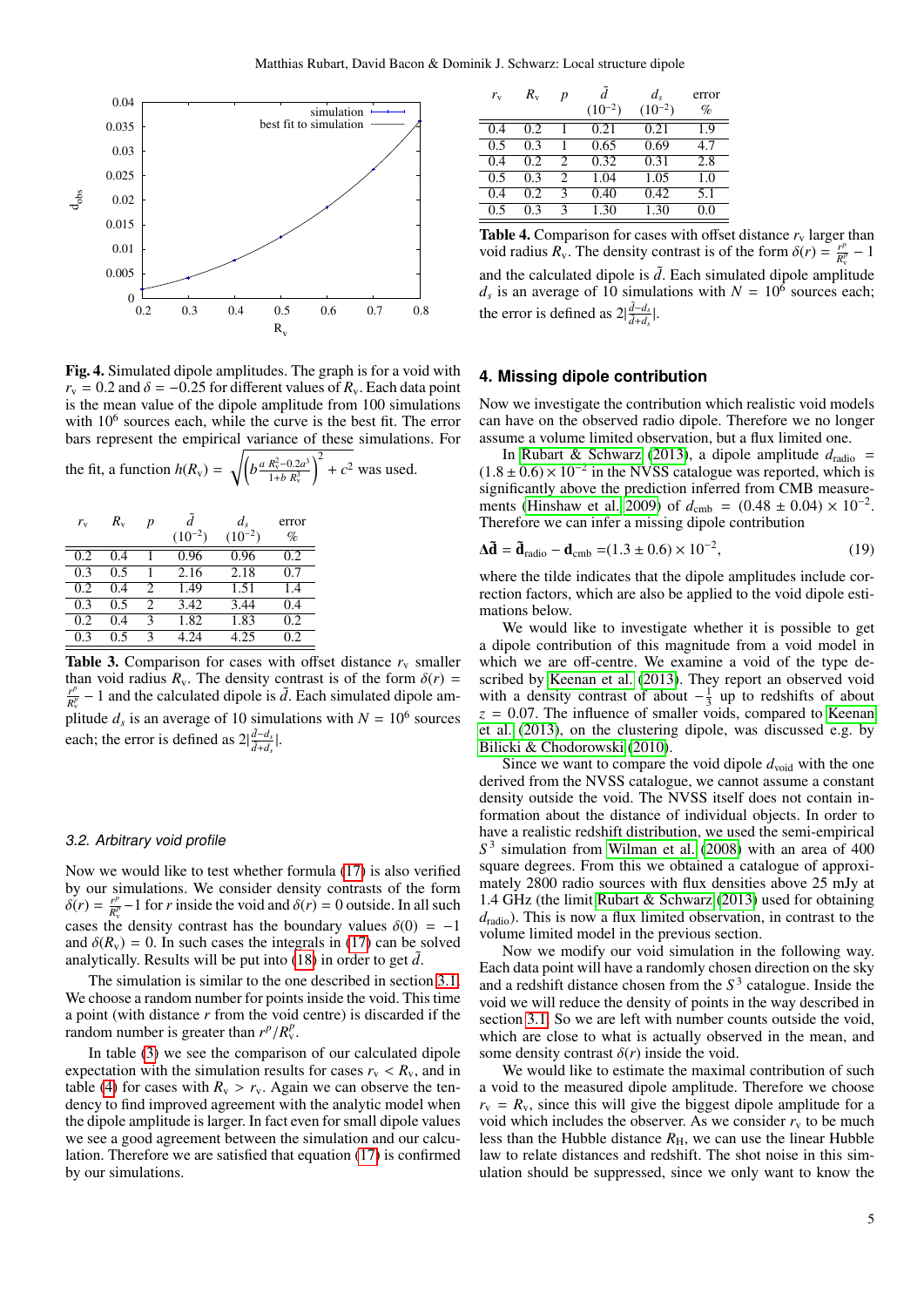pure contribution from the void (any possible shot noise is already taken into account by the error bars of  $d_{\text{radio}}$ ). So we choose the following parameters for our simulation, which uses the redshift information to infer the distance parameters:  $R_v = 0.07R_H$ ,  $\delta = -1/3$  and  $N = 10^7$ . We carried out 50 runs of our simulation, and the average dipole we obtained is and the average dipole we obtained is

$$
d_{\text{void}} = (0.0918 \pm 0.0023) \times 10^{-2}.
$$
 (20)

For  $r_v = 0.06R_H < R_v$  we obtained  $d_{void} = (0.0839 \pm 0.0026) \times$ 10<sup>-2</sup>. Lower values of  $r<sub>v</sub>$  lead to lower dipole amplitudes.

Due to masking effects (incomplete sky coverage and galactic foreground) the dipole amplitude in [Rubart & Schwarz](#page-7-4) [\(2013\)](#page-7-4) was multiplied by 3/*k*, where *<sup>k</sup>* was evaluated to be 1.34 for this case. In order to compare both dipole amplitudes, we also need to multiply  $d_{\text{void}}$  by this number,

$$
\tilde{d}_{\text{void}} = \frac{3}{k} d_{\text{void}} = (0.21 \pm 0.01) \times 10^{-2}.
$$
 (21)

If we compare this  $\tilde{d}_{\text{void}}$  to the missing dipole  $\Delta d$  we can see that such a void can have a significant contribution to the observed radio dipole. When we consider the lower bound of  $d_{\text{radio}}$  we see that  $\tilde{d}_{\text{void}}$  could explain up to about a third of the missing radio dipole.

If we would like to explain the missing dipole contribution only by one void, this would need to be bigger and have a larger density contrast. One possible combination of void parameters would be  $R_v = r_v = 0.11R_H$  and  $\delta = -0.6$ . For this we found, with 50 simulations, an average dipole (including masking corrections, described above) of

$$
\tilde{d}_{\text{void}} = \frac{3}{k} d_{\text{void}} = (0.72 \pm 0.01) \times 10^{-2}.
$$
 (22)

A similar result,  $d = (0.69 \pm 0.01) \times 10^{-2}$ , is obtained with parameters  $R_{\text{u}} = r_{\text{u}} = 0.15 R_{\text{U}}$  and  $\delta = -1/3$ . These void the parameters  $R_v = r_v = 0.15R_H$  and  $\delta = -1/3$ . These void models are not particularly extreme. Another possibility would be to have a combination of different under- and over-densities, such as e.g. superclusters. The dipole of these different structures could add up to result in an amplitude which could potentially explain the whole missing dipole contribution.

# 4.1. Flux and frequency dependence

So far we only used the  $S<sup>3</sup>$  simulation with a lower flux density limit of 25 mJy. For future radio surveys we hope to be able to estimate the radio dipole with more sources and therefore we will need to apply a lower flux density limit. The effect of a change in this flux density limit for the dipole contribution of a void is not trivially estimated. On the one hand, a lower flux density limit means that we can see more distant sources then previously. This means that local structure becomes less important. On the other hand, a lower flux density limit will also lead to the detection of nearby galaxies, which have a low radio brightness. For those galaxies the void structure is important and we could expect an increase in the measured dipole amplitude. Both effects will vary in strength at different flux density ranges.

In order to estimate these effects, we again used the  $S<sup>3</sup>$ simulation from [Wilman et al.](#page-7-14) [\(2008\)](#page-7-14). We considered the two frequencies of 1.4 GHz (e.g. NVSS or a planned survey with  $ASKAP<sup>1</sup>$  $ASKAP<sup>1</sup>$  $ASKAP<sup>1</sup>$ ) and 151 MHz (e.g. LOFAR<sup>[2](#page-5-1)</sup>). A continuum survey



<span id="page-5-3"></span>Fig. 5. Simulated dipole amplitudes for different flux limits. Each point is the average of 50 simulations with  $10<sup>7</sup>$  sources each. The void used here has the parameters  $R_v = r_v = 0.07R_H$ and  $\delta = -1/3$ . The error bars represent the empirical variance of these simulations.

with the  $SKA<sup>3</sup>$  $SKA<sup>3</sup>$  $SKA<sup>3</sup>$  will be likely to be collected at a frequency between these (e.g. 600 MHz). Again we used the void parameters from [Keenan et al.](#page-7-6) [\(2013\)](#page-7-6). This time we applied different flux density limits to see the dependence of the observed dipole amplitudes on the flux density limit.

In figure [5](#page-5-3) we see that the dependence of the measured dipole amplitudes from the flux density limit is quite complex. Notice that the flux limits shown cover almost five orders of magnitude. For flux density limits below 10 mJy, the dipole amplitudes increase very strongly until a maximum is reached around 1 mJy. The contribution of a local void for the dipole in a survey with a flux density limit of 1 mJy could be about three times as strong as it is for a limit of 25 mJy. This means that the effect of voids will become more important in future radio surveys. In principle it is possible to disentangle the kinetic dipole contribution from the structure dipole, since the kinetic dipole amplitude does not depend on the flux density limit (the shot noise does, but this will be taken into account by the error bars).

We can see that the general behaviour for both frequencies is the same. The main difference is in the position of the peak in the dipole amplitude. This comes from the fact that different radio source populations show up at different flux density limits for different frequencies. Due to this effect it seems possible to analyze the structure component of the radio dipole by using different frequencies and flux density limits. A kind of tomography of the local universe would be a possible application. Radio telescopes like LOFAR, ASKAP or SKA will be ideal to create the necessary radio catalogues at different frequencies for this purpose.

# 4.2. Line of sight dependence

It was shown by [Singal](#page-7-2) [\(2011\)](#page-7-2) that the amplitude of a linear dipole estimator (using the NVSS survey), for different areas of the sky, varies like  $cos(\theta)$ , where  $\theta$  is the angle measured between the line of sight and the dipole direction. This analysis is in agreement with the assumption that the radio dipole is dominated by a kinetic contribution.

<span id="page-5-0"></span><sup>1</sup> www.atnf.csiro.au/projects/askap/

<span id="page-5-1"></span><sup>2</sup> www.lofar.org

<span id="page-5-2"></span><sup>3</sup> www.skatelescope.org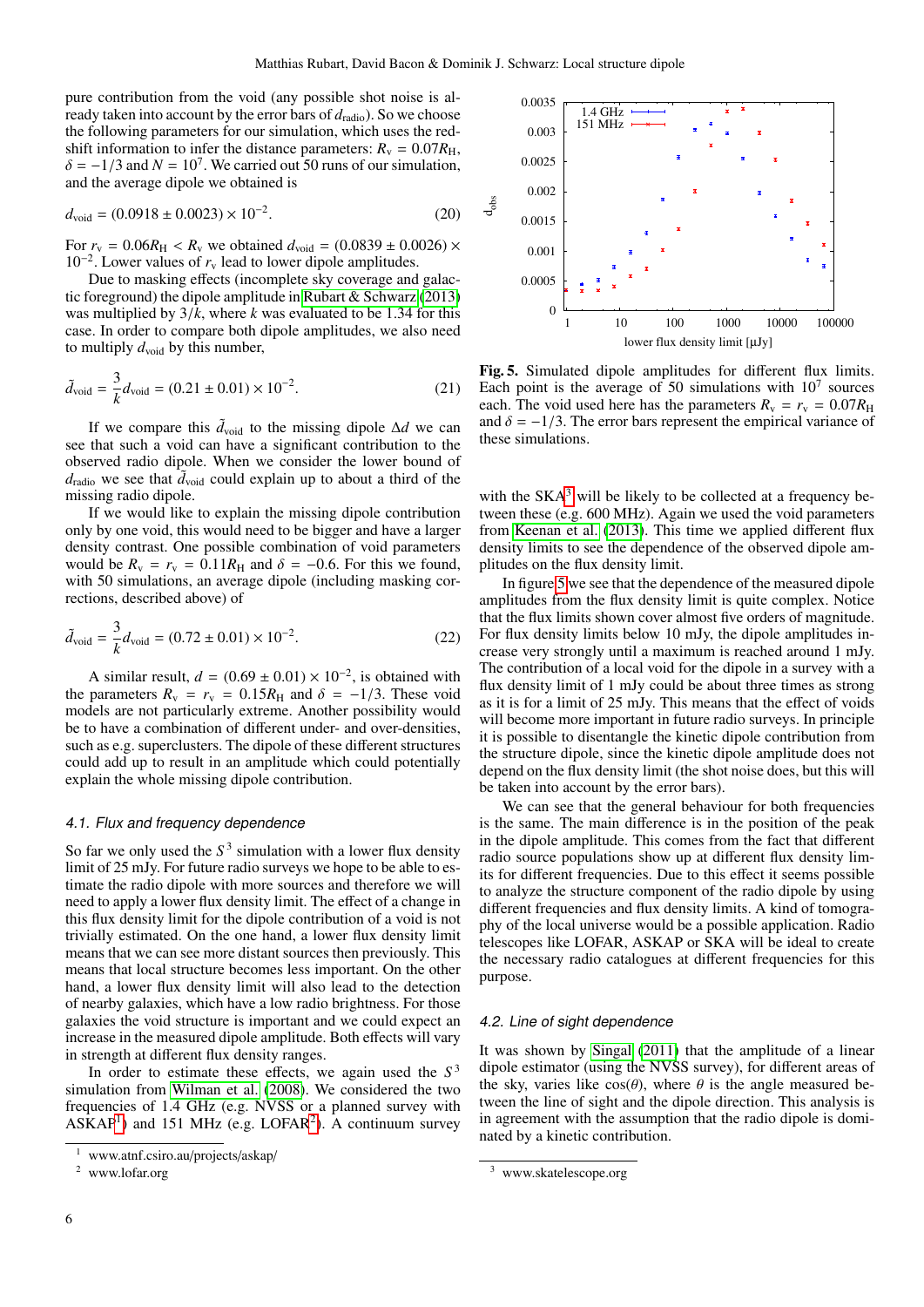We now discuss whether a radio dipole which is partly due to a contribution from a local void, would be in conflict with this observed behaviour or not. Therefore we investigate how the dipole amplitude from a void varies with respect to the angle  $\theta$  (for simplicity we assume a constant density contrast inside the void here). Any prefactors, which do not depend on  $\theta$ , are not relevant here.

The effect of a void-like structure on the dipole amplitude is proportional to the length of the line of sight inside the void. If we are inside the void, we need to add the forward and backward contribution, since a dipole estimator also picks up both parts. In order to find this length, we use the equation of a circle (radius  $R_v$ ) with an offset of  $r_v$  in the x-direction

$$
(x - r_v)^2 + y^2 = R_v^2.
$$
 (23)

Using polar coordinates  $l, \theta$  with  $x = l \cos \theta$ ,  $y = l \sin \theta$  we can transform this to

<span id="page-6-1"></span>
$$
\frac{l}{R_{\rm v}} = \frac{r_{\rm v}}{R_{\rm v}} \cos(\theta) \pm \sqrt{\frac{r_{\rm v}^2}{R_{\rm v}^2} \cos \theta^2 + 1 - \frac{r_{\rm v}^2}{R_{\rm v}^2}} \,. \tag{24}
$$

For the case  $R_v \leq r_v$  we subtract one solution from the other to get the distance between the two crossings of the line of sight with the void boundaries. Therefore the dipole signal is proportional to

$$
f = \sqrt{\frac{r_v^2}{R_v^2} \cos \theta^2 + 1 - \frac{r_v^2}{R_v^2}},
$$
\n(25)

where *f* is now the fraction of the dipole effect in the direction  $θ$ , meaning *d* ∝ *f*. For the case of an observer on the edge of the void ( $r_v = R_v$ ), this simplifies to a cosine and therefore behaves exactly like a kinetic dipole.

For the case  $R_v \ge r_v$  one solution of [\(24\)](#page-6-1) is negative. For an observer inside the void the fraction of the dipole effect depends on the difference of the length of the line of sight in the forward and backward direction. Thus, we need to add up the two solutions of [\(24\)](#page-6-1) and obtain

$$
f = \cos \theta \,. \tag{26}
$$

Therefore an observer inside a void sees an effect for the dipole estimation which behaves like a cosine. So we can not distinguish this case from a kinetic dipole by its angular dependence.

In figure [6](#page-6-2) we show the relation of  $f$  versus  $\theta$  for different values of  $r_v/R_v$ . We see that this relation is steeper when the observer is outside the void ( $r_v > R_v$ ). In future surveys, such an analysis can help to separate the kinetic dipole contribution from a structural component and also give an estimation of  $r_v/R_v$ .

The case investigated in this work is an observer living close to the edge of a void-like structure. This scenario cannot easily be distinguished from a pure kinetic dipole by this method, since both will behave like a cosine in angular dependence. Therefore the work of [\(Singal 2011\)](#page-7-2) is not in conflict to the investigated scenario here.

# <span id="page-6-0"></span>**5. Conclusion**

We have been able to develop a model that can describe the influence of spherically symmetric local structures on linear dipole estimators. This model was tested and confirmed by computer simulations to a high level of accuracy. From this model we learn how the structure parameters (void size *R*v, observer distance



<span id="page-6-2"></span>Fig. 6. Fraction of dipole effect *f* versus angle between dipole direction and line of sight  $\theta$  for different ratios of the offset vector  $r_v$  to the void radius  $R_v$ .

from the void centre  $r_v$  and void density contrast  $\delta$ ) influence the structure dipole amplitude.

Our analytical model requires a constant background density, which is a reasonable approximation at small redshifts. In order to include the effects of cosmic expansion and galaxy evolution, the dipole contribution for the realistic void model was estimated by means of simulations of the number counts of radio galaxies. Not included in this work are estimations of the dipole contribution from several galaxy clusters or other structures; because the dipole estimator is linear, these would just be a sum of terms similar to the ones calculated in this paper.

One might ask if a void as considered in this work would show up in the CMB. It is clear that the size of the effect will depend on the distance of the observer from the centre of the void. The CMB dipole will be maximally affected for an observer sitting at the edge of the void. There is no contribution to the CMB dipole if the observer sits in the centre and the effect would show up at much smaller angular scales if the observer were far away form the void. A CMB dipole would be induced by the integrated Sachs-Wolfe effect (or the Rees-Sciama effect if non-linear effects play a role) and thus the dynamics of the void profile would be important to determine its amplitude. Such structures have been studied previously, e.g. by [Thompson](#page-7-16) [& Vishniac](#page-7-16) [\(1987\)](#page-7-16), [Tomita](#page-7-17) [\(2000\)](#page-7-17), [Rakic et al.](#page-7-18) [\(2006\)](#page-7-18), [Inoue &](#page-7-19) ´ [Silk](#page-7-19) [\(2006\)](#page-7-19), [Maeda et al.](#page-7-20) [\(2011\)](#page-7-20), [Francis & Peacock](#page-7-21) [\(2010\)](#page-7-21) and [Rassat & Starck](#page-7-22) [\(2013\)](#page-7-22). An order of magnitude estimate of the maximum possible effect [\(Panek 1992\)](#page-7-23) gives

$$
\Delta T/T \sim \delta^{3/2} \left(\frac{R_{\rm v}}{R_{\rm H}}\right)^3 \sim 2 \times 10^{-4} \tag{27}
$$

for the model considered here. This shows that the void-like structure considered in this paper would not be in tension with the observed CMB dipole, but might contribute to the CMB anomalies at small multipole moments. A detailed study of this topic is beyond the scope of this work.

For the void model of [Keenan et al.](#page-7-6) [\(2013\)](#page-7-6) for our local environment, we have run simulations which include a radio sky model from [Wilman et al.](#page-7-14) [\(2008\)](#page-7-14). We found that such a void already has a significant effect on the dipole estimation for surveys like the NVSS. The dipole amplitude measured by the linear estimator from [Rubart & Schwarz](#page-7-4) [\(2013\)](#page-7-4) of this void is expected to be  $\tilde{d}_{\text{void}} = 0.21 \pm 0.01 \times 10^{-2}$ . The discrepancy between radio